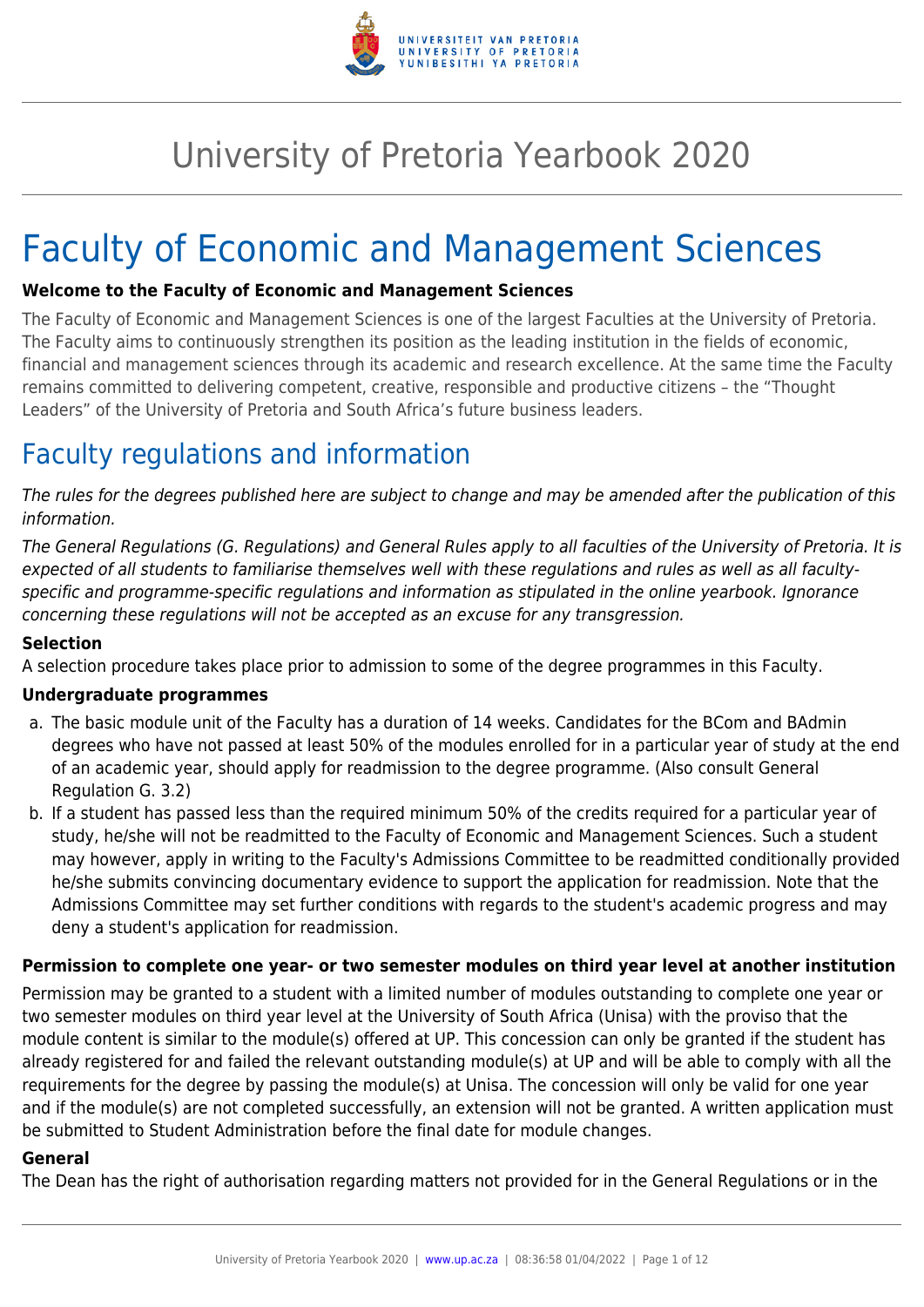

## Faculty regulations.

The Senate may limit the number of students allowed to register for a degree programme, in which case the Dean concerned may, at his/her own discretion, select from the students who qualify for admission those who may be admitted.

## **Transferring students from other institutions**

The applications of candidates who have previously been registered at another tertiary institution are considered by the Admissions Committee of the Faculty on the basis of their Grade 12 results **and** tertiary academic achievements. An academic record, as well as the final school-leaving results is required for such applications.

**NB**: Candidates who are still registered at another university must submit an academic record of their studies to the faculty as soon as possible after their final examinations. The closing date for these applications is also **30 September**.

#### **Academic literacy**

Training in academic literacy is offered as part of the study programmes. Please refer to the curricula for more information.

## **Concurrent registration for two fields of study**

With the permission of the dean/deans concerned, a student may register for a degree, diploma or certificate and another degree, diploma or certificate, whether undergraduate or postgraduate, simultaneously, subject to the regulations applicable to the fields of study in question and to any other stipulations the dean/deans may prescribe on the condition that there shall be no overlap in the course content of the first degree, diploma or certificate and the second degree, diploma or certificate. Such a concession may be withdrawn by the dean/deans concerned if the student does not perform satisfactorily. (See General Reg G.6.)

## **Minimum study periods and requirements for bachelor's degrees**

A bachelor's degree is conferred on a student only if he or she complies with the minimum period of study and other requirements as stipulated in the Joint Statute and the regulations of the University pertaining to the acquisition of that degree. (See General Regulation G.7.)

Periods of attendance at and credits for modules which a student obtained at the University and which did not form part of the requirements for a degree already conferred on a student, may be accepted by the Dean in consultation with the head of the department concerned, for a bachelor's degree, provided that the student complies with the stipulations in G.8.1 and G.9.4(a).

Subject to the stipulations of the Joint Statute, the Dean may accept periods of attendance as a registered matriculated student at any other tertiary institution approved by Senate for this purpose, as part of the student's attendance record for a bachelor's degree.

#### **Examinations**

- a. A student is admitted to an examination only if the lecturer of that module in consultation with the head of the department, certifies that the student has prepared himself or herself satisfactorily by due performance in his/her work and has fulfilled the attendance requirements. Class attendance in all modules and for the full duration of all programmes is compulsory for all students.
- b. A student may be refused admission to the examination or promotion to a subsequent year of study if the prescribed tuition fees are not paid.
- c. A student may be refused admission to the examination or promotion to a subsequent year of study if he/she fails to fulfil the attendance requirements. Class attendance in all modules and for the full duration of all programmes is compulsory for all students.
- d. In exceptional cases, where it is deemed appropriate, the dean of a faculty may excuse a student from attending all or part of a module.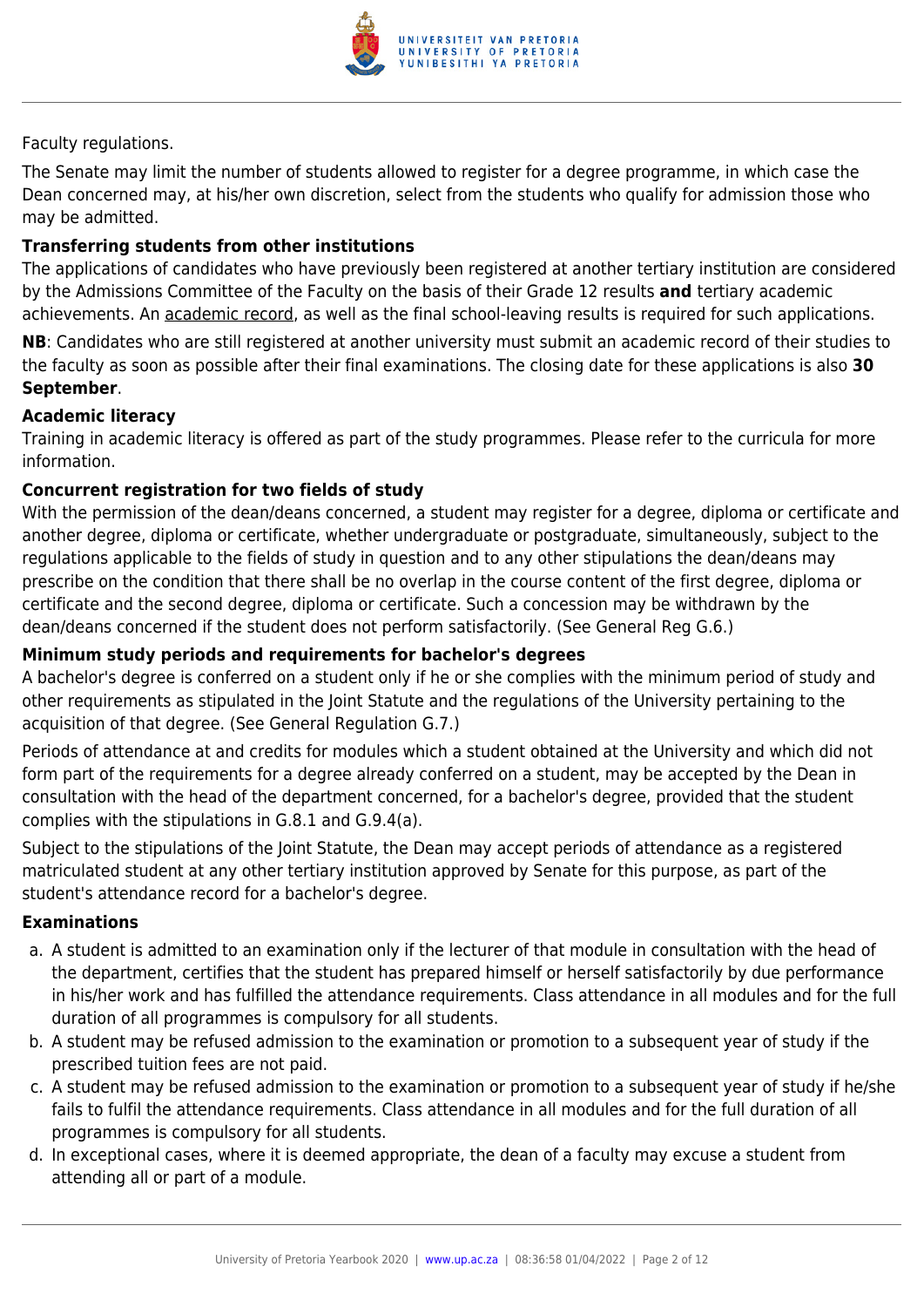

- e. The minimum semester mark to be admitted to an examination in a first-semester module on 100-level is 30%, and the semester/year mark for admission to an examination in all other modules is 40%.
- f. The examinations for first-semester modules take place in May/June, while all other examinations (secondsemester modules and year modules) take place in October/November (also consult General Regulation G.12).

#### **Pass requirements and subminima in examinations**

A final mark of at least 50% is required to pass a module. The year or semester mark must fall within a range of 40%-60% and the examination mark must fall within a range of 40%-60% of the final mark. Deviations from this rule can be approved by the Dean. The formula that is used to determine the final mark will be specified in the study guide of the module.

#### **Ancillary examinations**

After completion of an examination and before the examination results are announced, the examiners may summon a student for an ancillary examination on particular aspects of the work of that module.

#### **Re-marking of examination papers**

After an examination, departments give feedback to students about the framework that was used by the examiners during the examination. The way in which feedback is given, is determined by the heads of department. Students may apply for re-marking of an examination paper after perusal and within 14 calendar days of commencement of lectures in the next semester. The prescribed fee has to be paid. The paper will then be re-marked by an examiner appointed by the head of the department (also consult General Regulation G.14).

#### **Supplementary examinations**

(Also consult General Regulation G.12, par. 4.3, 4.4, 4.5)

- a. Supplementary examinations in first-semester modules take place after the May/June examinations, while those in second-semester and year modules take place after the October/November examinations.
- b. A student may be admitted to a supplementary examination in a module, in cases where
- i. a final mark of between 40% and 49% has been obtained, or
- ii. a pass mark has been obtained, but the required subminimum in the examination section of the module or divisions thereof has not been obtained.
- c. If the module, in which a final mark of between 40% and 49% has been obtained, is a first-semester module at 100-level, a supplementary examina-tion must be granted. For all other modules, the Department has the discretion to allow a student to write a supplementary examination.
- d. To pass a supplementary examination, a student must obtain a final mark of 50% the semester or year mark is not taken into consideration.
- e. The highest final percentage a student can obtain in a supplementary examination is 50%.
- f. Special supplementary examinations are not arranged for students who are unable to write the examination for whatever reason, at the scheduled times.
- g. Supplementary examinations cover the same subject matter as was the case for the examinations.

#### **Aegrotat/extraordinary examinations**

(Also consult General Regulation G.12, par. 5.1 and 5.2)

- a. A student who is prevented from preparing for an examination, or from sitting for it, owing to unforeseen circumstances or illness, may be granted permission by the Dean to write an aegrotat/extraordinary examination in the particular module(s).
- b. An application to sit for an aegrotat/extraordinary examination, supported by applicable corroborative proof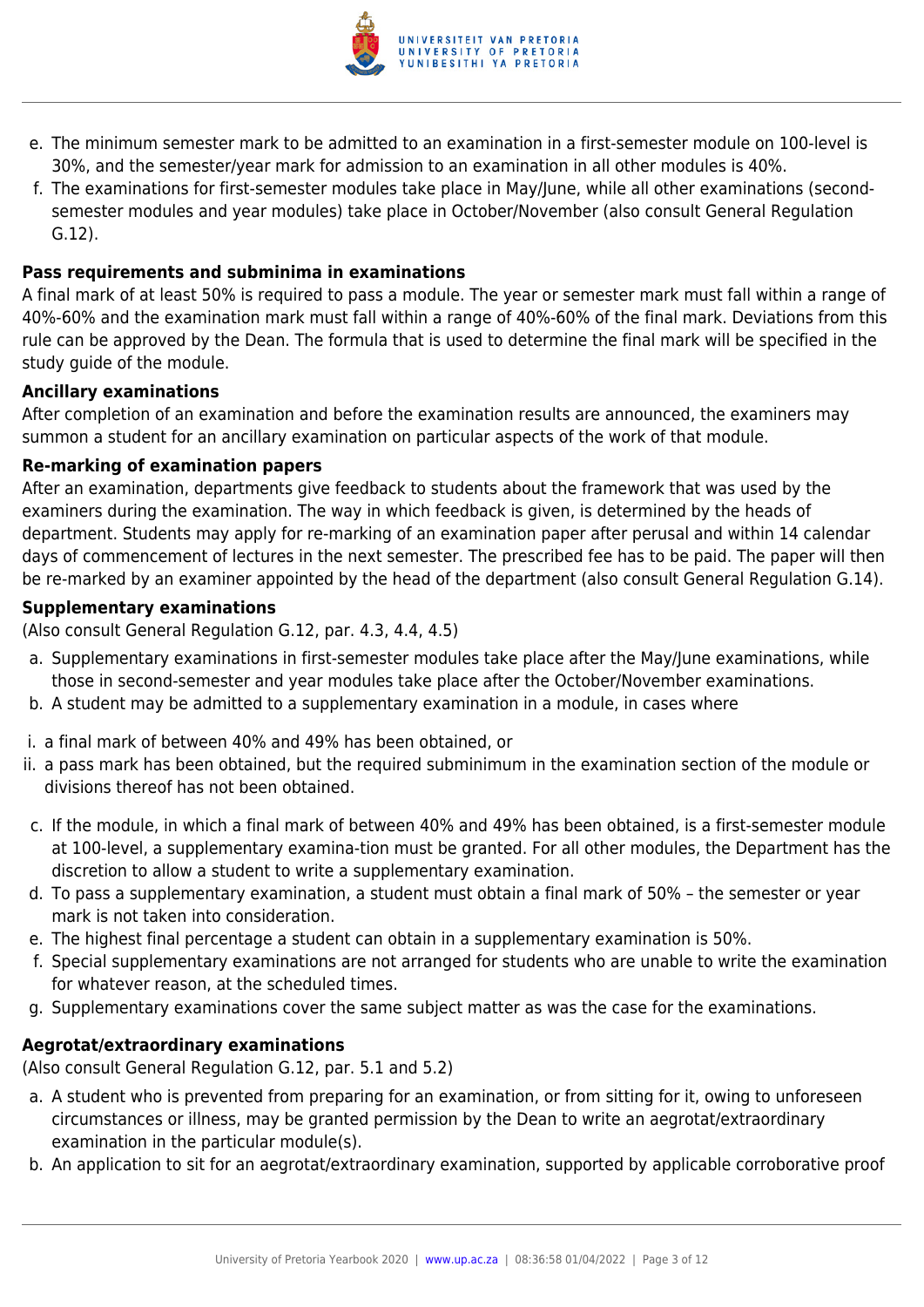

(for example an original medical certificate), must be uploaded on the Student Portal not later than 3 (three) days after the module should have been written. The original documents must be submitted to the Student Administration office as soon as possible, provided that an application that could not be submitted on time may also be submitted for consideration, if a valid reason exists.

- c. Once a student has sat for an examination, he or she may not afterwards apply for an aegrotat/extraordinary examination on the basis of unforeseen circumstances or illness.
- d. A student who has been granted permission to write an aegrotat/ extraordinary examination, and then fails to write the examination will not be allowed another opportunity to write any further examination in the specific module.
- e. A student who wrote an aegrotat/extraordinary examination does not qualify for a supplementary examination.

## **Special examinations**

(See General Regulation G.12, par. 6.1)

a. A student registered for a BCom or BAdmin degree programme and who complies with all the requirements for the degree, with the exception of a limited number of modules, or the equivalent, may be admitted to a special examination in the module(s) concerned at the end of the following semester or earlier. Refer to the EMS Special Examination Rules for Undergraduate degrees available

at [https://www.up.ac.za/media/shared/5/ZP\\_Files/2018/special-exam-rules-nov-2018.zp165368.pdf.](https://www.up.ac.za/media/shared/5/ZP_Files/2018/special-exam-rules-nov-2018.zp165368.pdf)

- b. A student only qualifies for a special examination if he/she were admitted to and sat for the prescribed examination in the final (preceding) examination period.
- c. If the special examination is conducted before 31 January, such a student must not register again for the module/s concerned and the examination is treated as a supplementary examination.
- d. If the special examination is conducted after 31 January, the student must register again for the module/s concerned and a semester mark, examina-tion mark and final mark must be obtained in an appropriate manner. In such a case, the result of the examination will not be taken into consideration with a view to the graduation ceremonies in March/April.
- e. All the regulations applicable to a supplementary examination, also apply to a special examination (Reg G.12.4).

# **Application of old and new regulations and validity of modules**

(See General Regulations G.3 and G.5)

Subject to transitional measures laid down by the Faculty, a student must complete his or her degree in accordance with the regulations that were applicable when he or she first registered for a specific field of study or specialisation. If a student interrupts his or her studies or changes a field of study or specialisation, the regulations applicable in the year in which studies are resumed, or the field of study is changed, apply.

A student who fails to renew their registration for a degree or a module within the five years of first registration for the degree will need to apply for re-registration as outlined in General Regulation G.3.2 and obtain written permission from all Heads of Departments confirming acceptance of validity of previously passed modules.

#### **Recognition of modules**

(See General Regulations G.8 and G.9)

Credit for modules passed at other institutions is restricted to first-year (100-level) modules, provided that the date of the student's National Senior Certificate with admission to degree studies becomes effective before 2 April of the academic year in which such a module was completed.

Credits for modules which formed part of the requirements for a degree already conferred on the student, may be accepted by the Dean in consultation with the head of the department concerned for a second bachelor's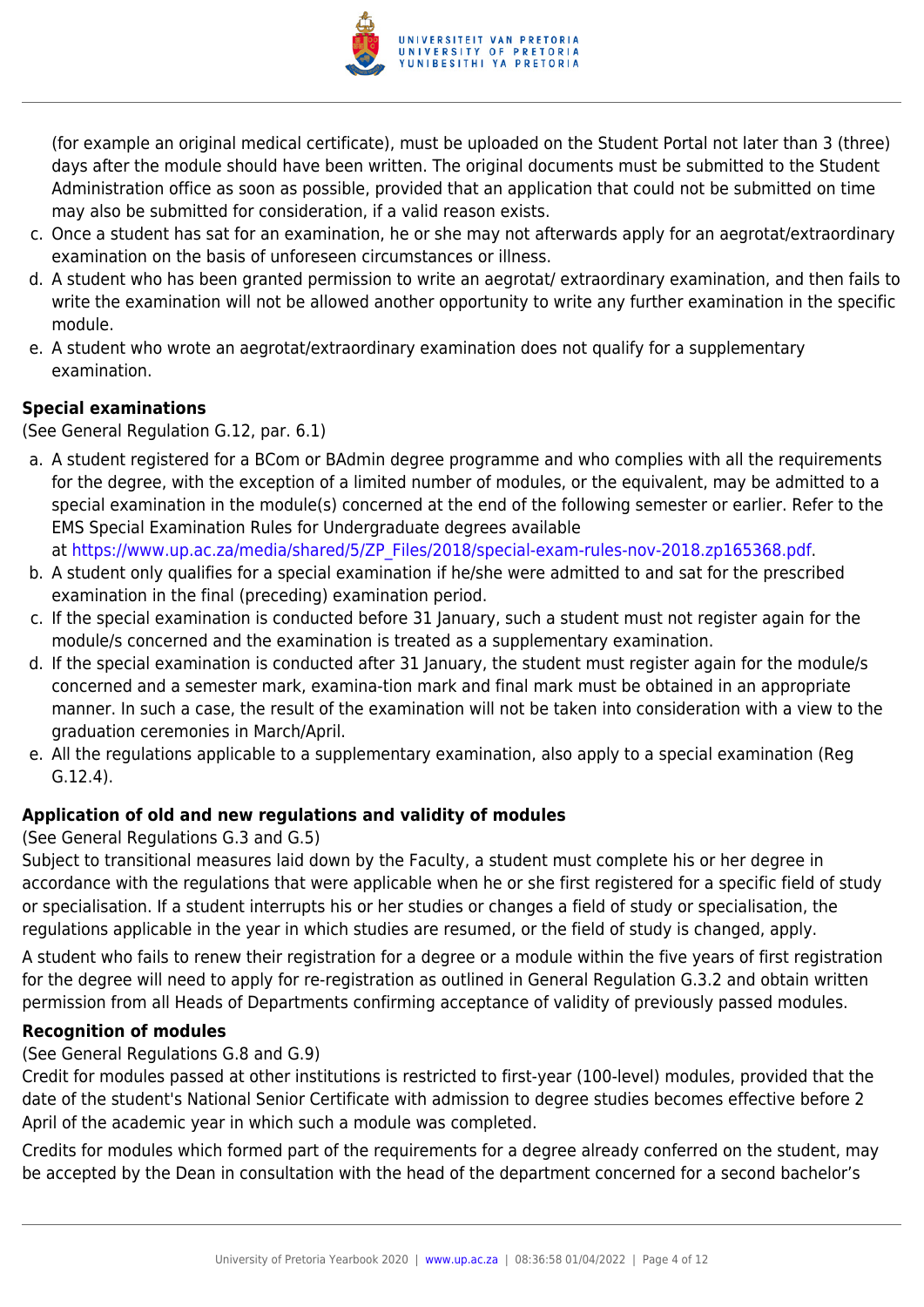

degree in the same faculty, provided that there shall be no overlap in the course content of the first degree and the degree in another faculty or the second degree in the same faculty and furthermore that the student complies with the stipulations in General Regulation G.9.4(b).

#### **Postgraduate programmes**:

# **1. General selection principles for postgraduate study**

In the Faculty of Economic and Management Sciences, all postgraduate applicants are subject to a selection process which differs from department to department and will be published in the departmental brochures and on the departmental webpages.

Selection is based on the content of and performance in the prior degree, bridging arrangements (where required), academic merit, prior work experience and research ability (For more detail, please refer to the departmental postgraduate selection criteria on the departmental website).

The HOD in consultation with the departmental Postgraduate Selection Committee reserves the right to request students to write an admission examination or to prescribe additional admission requirements or additional modules when deemed necessary (For more detail, please refer to the departmental postgraduate selection criteria).

Admission for all qualifications is subject to supervisory capacity in the field of specialisation in the relevant department and the department has the right to limit the number of students per year. The maximum number of students to be admitted per year will be published on the departmental website.

Research proposals for master's and doctoral applicants should be in line with the research focus of the Department which is published on the departmental website.

Only applicants who comply with the requirements set out in this document will be considered for selection. However, the achievement of the requirements does not guarantee admission as only a limited number of students can be accommodated.

# **2. Consideration will be given for the diversity profile of students in accordance with the University strategy.**

Incomplete applications and applications that are received after the closing date will not be considered for selection.

Any false information provided by a student in his/her application will result in the exclusion of the application.

Selected applicants must, within 30 days from receiving the letter of admission, return the acceptance form and pay the prescribed deposit. Applicants, who comply with the minimum requirements but are not selected, will be placed on a waiting list and will be considered for admission when space becomes available.

A dean may, on the recommendation of a particular Postgraduate Committee, cancel the registration of a student if the student fails to comply with the minimum requirements determined by the faculty board – on condition that a student may request that the dean reconsider the decision in terms of the set procedures. The general rule is that a student for a doctorate must complete his or her studies within three years, with a possible limited fixed extension, after first registering for the degree.

# **3. Renewal of registration**

Students of the University are registered for one year of study, or for a shorter period determined in general or in specific cases by the Council. After a year or period of study has expired, students wishing to continue their studies at the University must renew their registration and pay such fees for renewal of registration as are prescribed by the Council from time to time.

Re-registration for an honours degree or a postgraduate diploma is permitted only if the student has passed at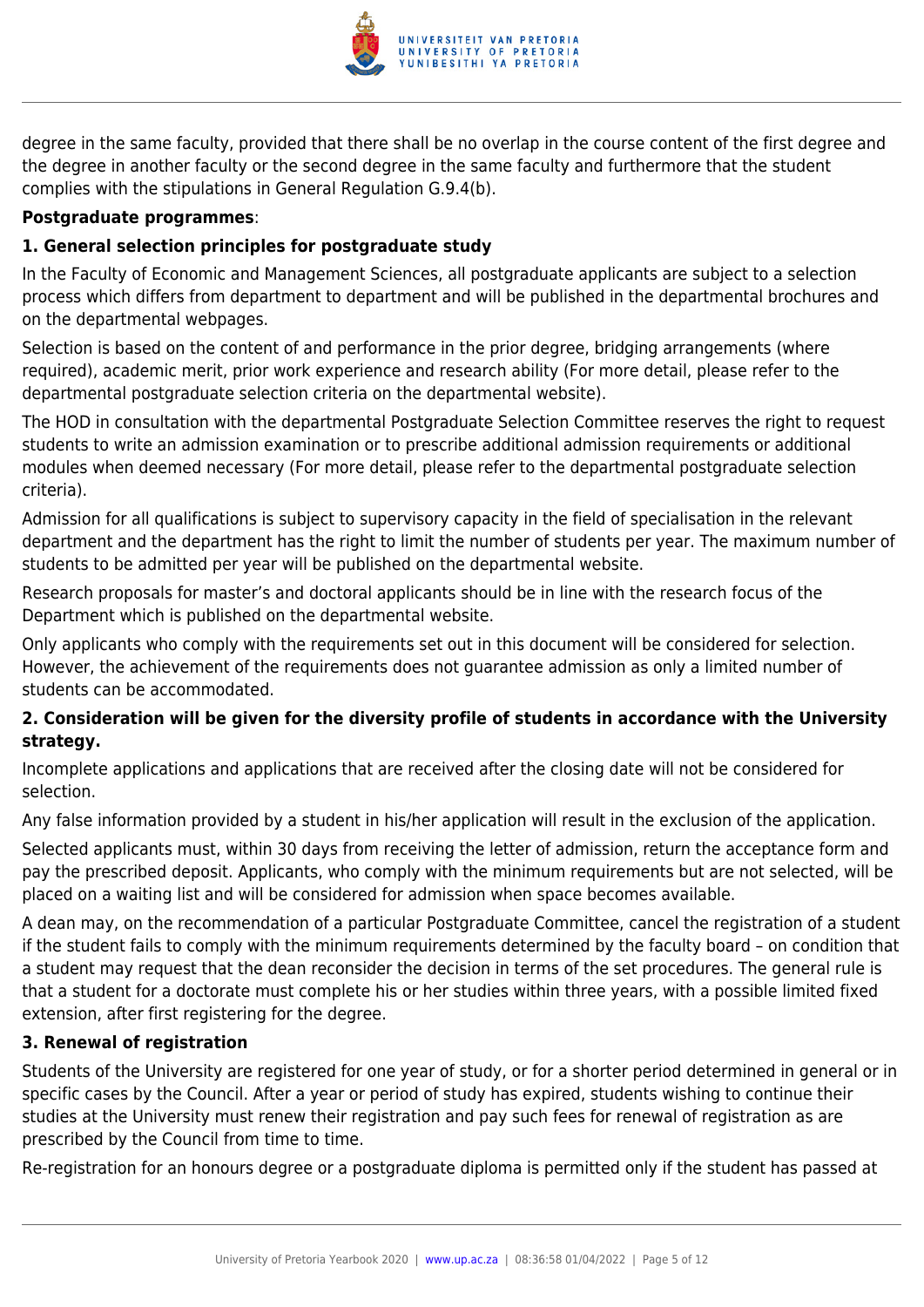

least the equivalent of four semester or two year modules in a particular year of study – on condition that faculty boards may stipulate other requirements for progress that students must comply with in order to be readmitted.

Subject to exceptions approved by the Dean, on the recommendation of the head of the department, a student may not sit for an examination for a postgraduate qualification more than twice in the same subject. This applies to both modules and the dissertation.

# **4. Recognition of modules passed at this university**

If a student wishes to continue his/her study after an interruption, the Dean, on the recommendation of the head of the department may require either that such a student should repeat certain modules already passed or that supplementary work in these modules be undertaken with a view to the continuation of his/her studies.

Periods of attendance at and credits for modules which a student obtained at the University and which did not form part of the requirements for a degree already conferred on a student, may be accepted by the Dean in consultation with the head of the department concerned, for an honours degree, provided that the student complies with the stipulations in G.8.1 and G.9.4(a).

#### **5. Degree with distinction**

In order to be awarded a postgraduate degree/diploma with distinction, a student must meet the following criteria:

- Obtain a Grade Point Average of at least 75% including at least 75% for the research component in the case of an Honours degree; 75% in the mini-dissertation in the case of a coursework Master's degree or 75% for a full dissertation Master's degree.
- Complete the degree/diploma within the minimum period prescribed.
- Only the final mark of the first attempt to pass the modules or dissertation will be considered.
- The GPA will be not be rounded up to a whole number.

Exceptional cases will be considered by the Dean.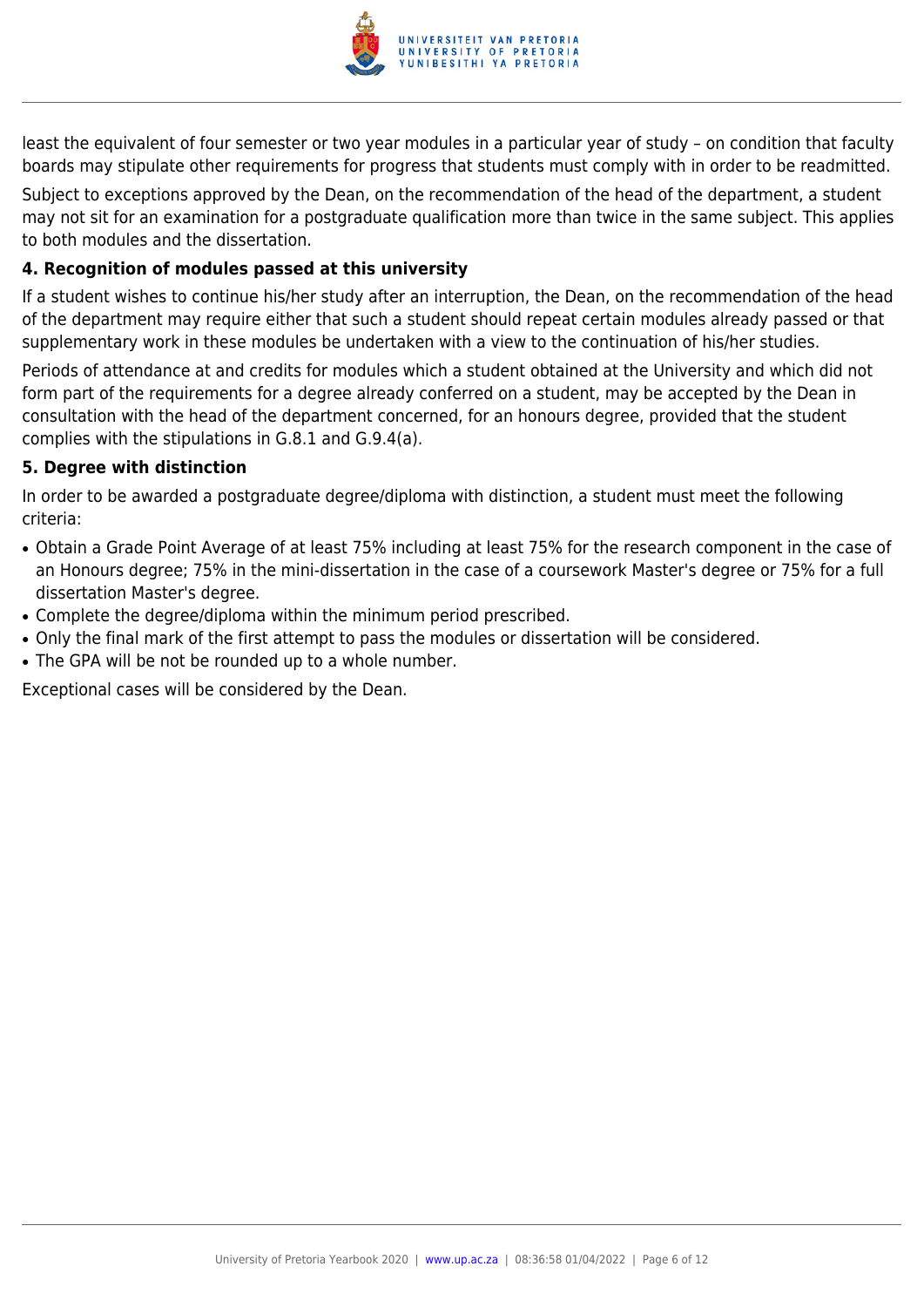

- Undergraduate Degree
- **BAdmin Public Management and International Relations (07131175)**
- **BCom (07130222)**
- **BCom Accounting Sciences (07130043)**
- **BCom Agribusiness Management (07130092)**
- **BCom Business Management (07130068)**
- **BCom Econometrics (07130012)**
- **BCom Economics (07130052)**
- **BCom Extended programme (07139923)**
- **BCom Financial Sciences (07130206)**
- **BCom Human Resource Management (07130144)**
- **BCom Informatics Information Systems (07130173)**
- **BCom Investment Management (07130205)**
- **BCom Law (07130152)**
- **BCom Marketing Management (07130162)**
- **BCom Statistics (07130262)**
- **BCom Statistics and Data Science (07130263)**
- **BCom Supply Chain Management (07130067)**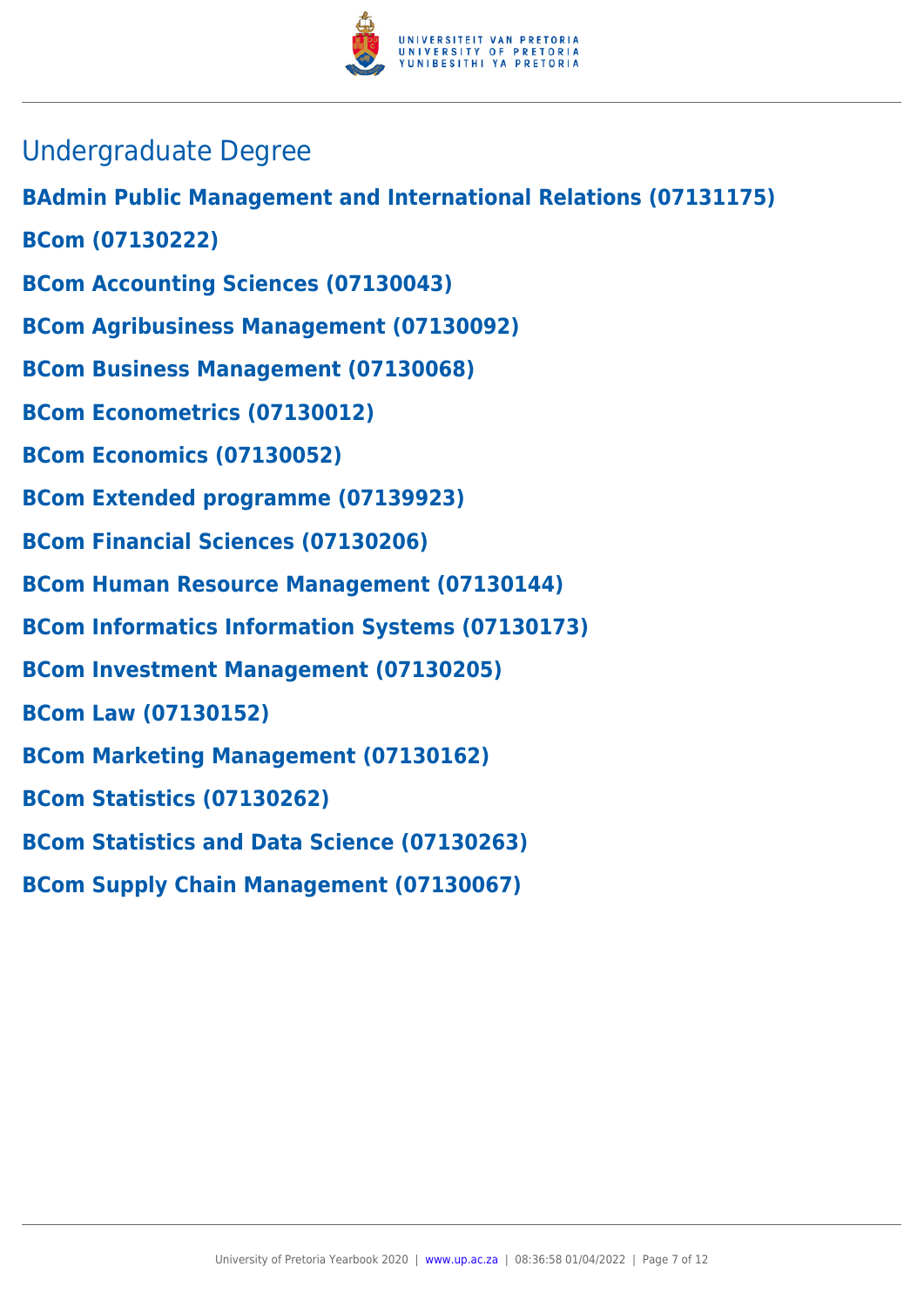

- Postgrad Diploma/Certificate
- **PGDip Accounting Sciences (07220036)**
- **PGDip Communication Management (07220038)**
- **PGDip Digital Innovation (07220031)**
- **PGDip Entrepreneurship (07220033)**
- **PGDip Integrated Reporting (07220032)**
- **PGDip Investigative and Forensic Accounting (07220035)**
- **PGDip Public Management (07220040)**
- **PGDip Tourism Management (07220039)**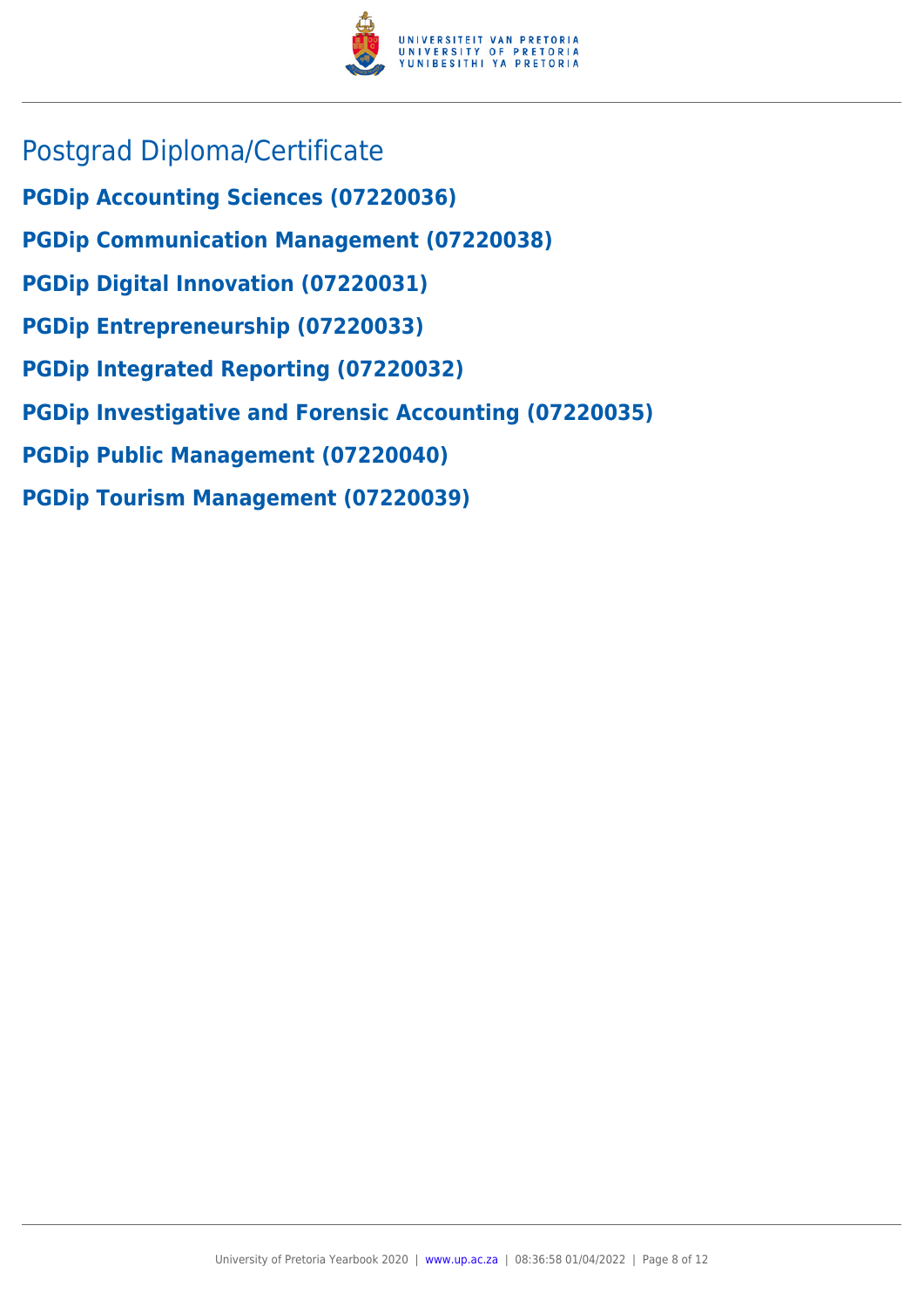

# **Honours**

- **BAdminHons Public Administration and Management (07241113)**
- **BComHons Agricultural Economics (07240091)**
- **BComHons Business Management (07240073)**
- **BComHons Communication Management (07240282)**
- **BComHons Econometrics (07240012)**
- **BComHons Economics (07240052)**
- **BComHons Financial Management Sciences (07240207)**
- **BComHons Human Resource Management and Labour Relations (07240146)**
- **BComHons Industrial Psychology (07240145)**
- **BComHons Informatics (07240173)**
- **BComHons Internal Auditing (07240082)**
- **BComHons Investment Management (07240208)**
- **BComHons Marketing Management (07240162)**
- **BComHons Mathematical Statistics (07240244)**
- **BComHons Statistics and Data Science (07240062)**
- **BComHons Supply Chain Management (07240074)**
- **BComHons Taxation (07240043)**
- **BComHons Tourism Management (07240243)**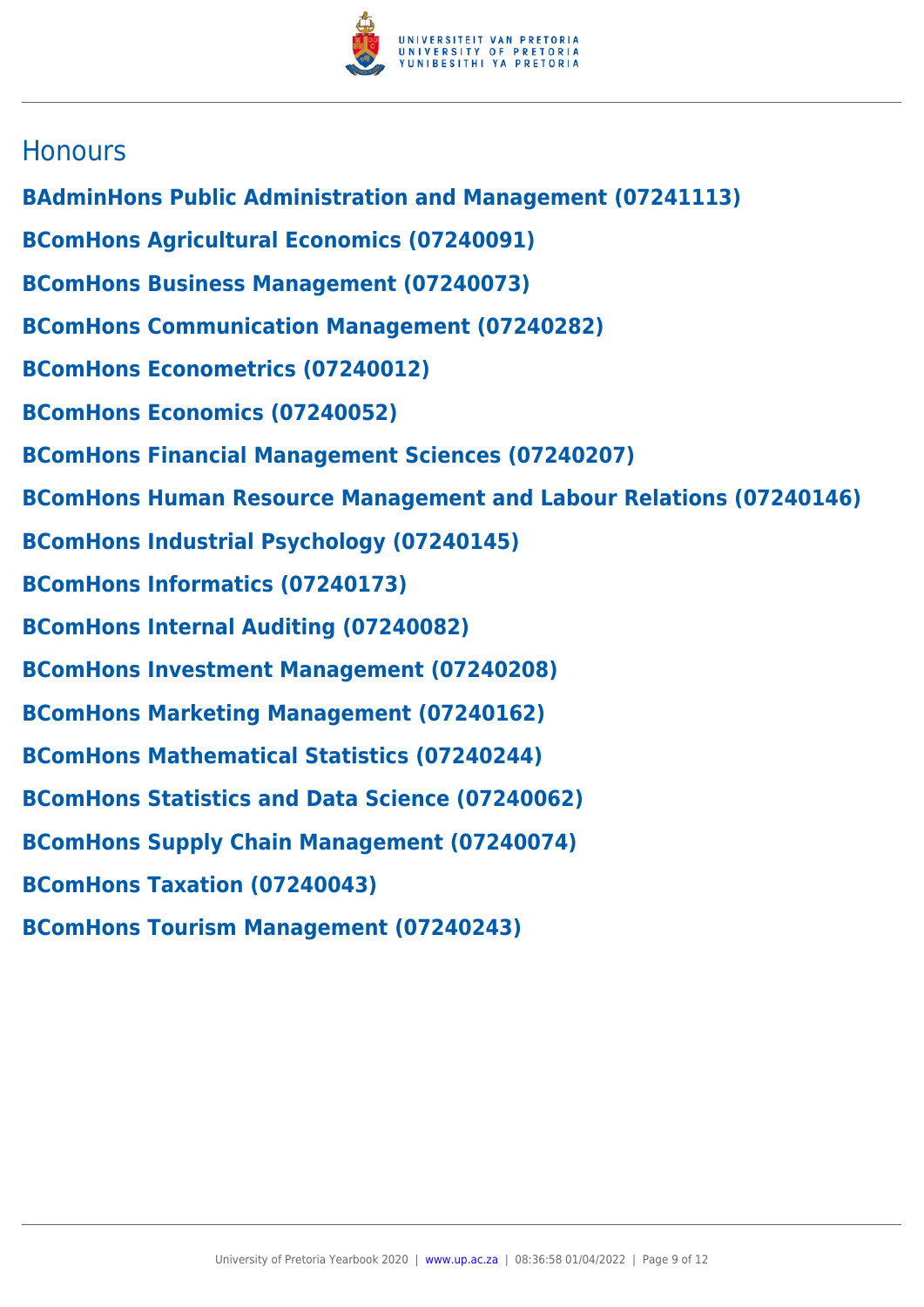

# Master's

- **MAdmin Public Management and Policy (07251162)**
- **MCom Accounting Sciences (07250044)**
- **MCom Accounting Sciences (Coursework) (07250045)**
- **MCom Advanced Data Analytics (07250065)**
- **MCom Advanced Data Analytics (Coursework) (07250066)**
- **MCom Agricultural Economics (07250091)**
- **MCom Auditing (07250082)**
- **MCom Business Management (07250073)**
- **MCom Econometrics (Coursework) (07250013)**
- **MCom Economics (Coursework) (07250055)**
- **MCom Financial Management Sciences (Coursework) (07250206)**
- **MCom Human Resource Management (Coursework) (07250146)**
- **MCom Industrial Psychology (Coursework) (07250144)**
- **MCom Informatics (07250174)**
- **MCom Marketing Management (Coursework) (07250025)**
- **MCom Taxation (07250184)**
- **MCom Taxation (Coursework) (07250185)**
- **MCom Tourism Management (07250243)**
- **MPA (Coursework) (07251153)**
- **MPhil Agricultural Economics (Coursework) (07255251)**
- **MPhil Business Management Responsible Leadership (Coursework) (07255286)**
- **MPhil Business Management Strategic Management (Coursework) (07255287)**
- **MPhil Business Management Supply Chain Management (Coursework)**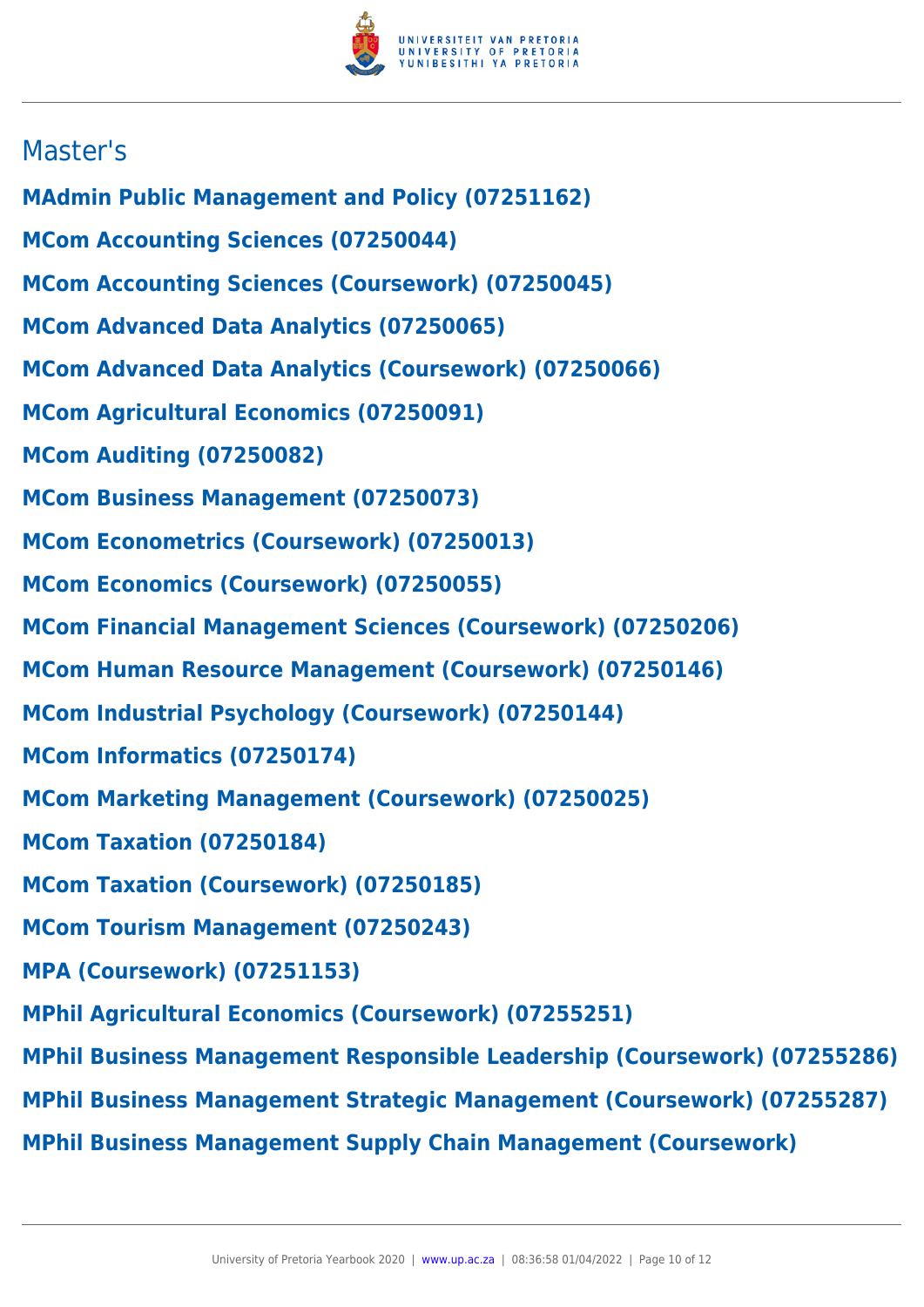

# **(07255285)**

- **MPhil Communication Management (07255242)**
- **MPhil Development Practice (Coursework) (07255374)**
- **MPhil Economics (Coursework) (07255171)**
- **MPhil Entrepreneurship (Coursework) (07255181)**
- **MPhil Financial Management Sciences (07255192)**
- **MPhil Fraud Risk Management (Coursework) (07255332)**
- **MPhil Human Resource Management (Coursework) (07255263)**
- **MPhil Internal Auditing (Coursework) (07255231)**
- **MPhil International Taxation (Coursework) (07255105)**
- **MPhil Labour Relations Management (07255101)**
- **MPhil Public Policy (07255292)**
- **MPhil Strategic Communication Management (Coursework) (07255244)**
- **MPhil Taxation (Coursework) (07255142)**
- **MPhil Tourism Management (07255372)**
- **MPhil Tourism Management (Coursework) (07255373)**